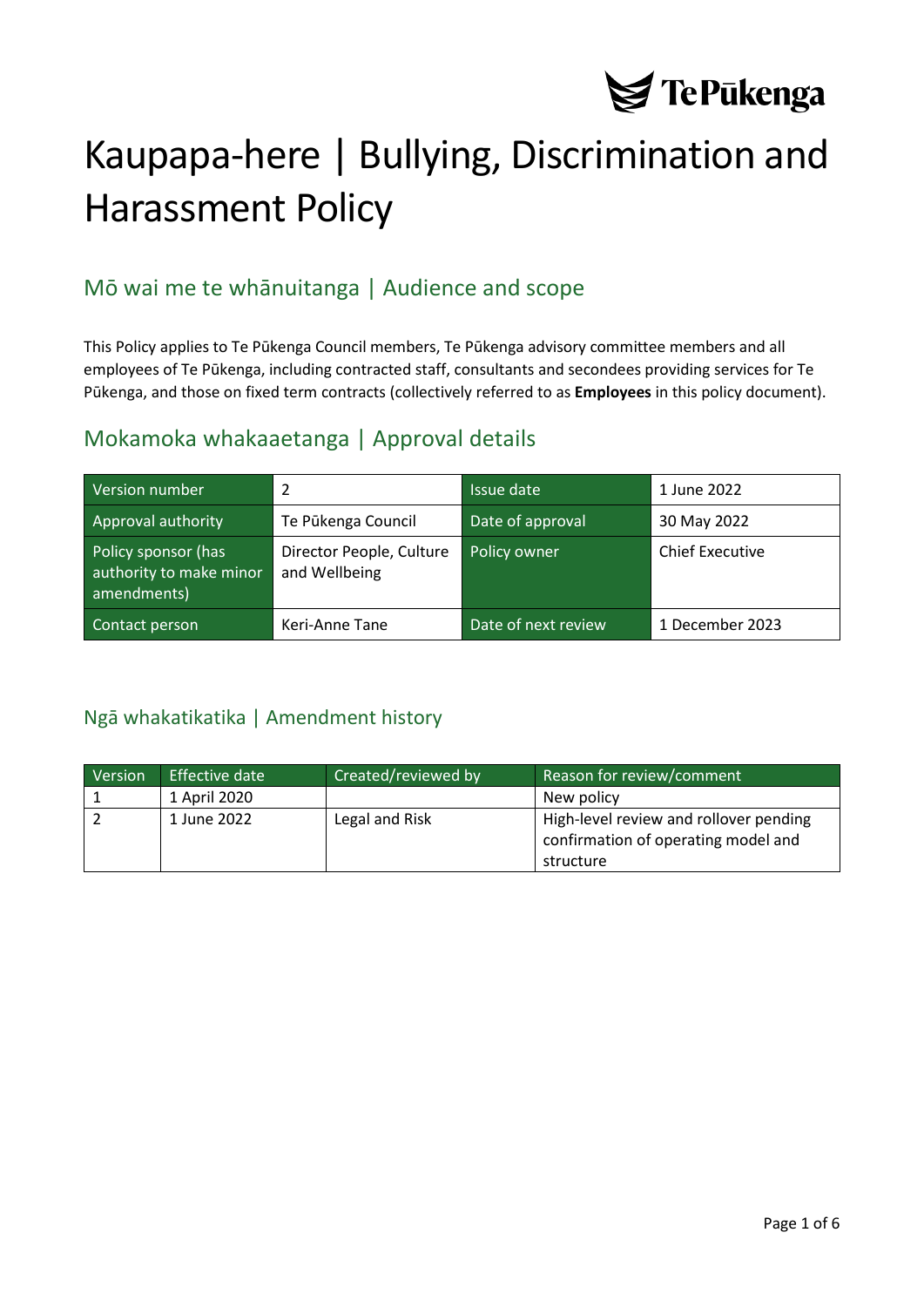

# Ngā Ihirangi | Table of Contents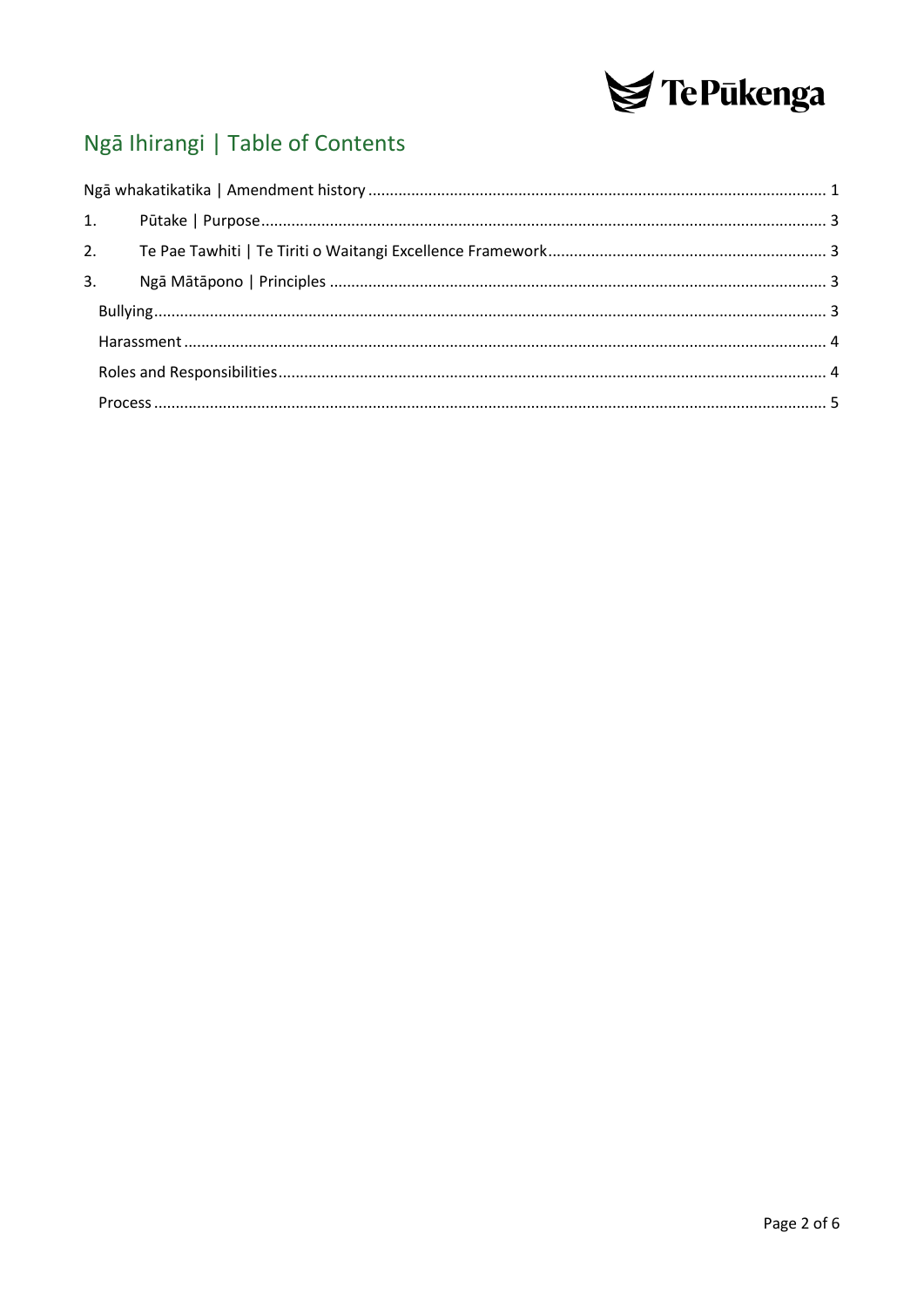

# **Kaupapa-here | Bullying, Discrimination and Harassment Policy**

#### <span id="page-2-0"></span>1. Pūtake | Purpose

The purpose of this policy is for Te Pūkenga to provide a safe workplace and promote a work environment free from bullying, discrimination and harassment.

#### <span id="page-2-1"></span>2. Te Pae Tawhiti | Te Tiriti o Waitangi Excellence Framework

The Council of Te Pūkenga acknowledges that this Policy has been adopted while there is ongoing work being carried out to consider how Te Pae Tawhiti - Te Tiriti o Waitangi Excellence Framework should be fully embedded in the Policy. The Council notes that Te Pūkenga is still on its transition journey and, as it matures, this Policy and others will be reviewed to ensure they align with the new Operating Model and reflect Te Pae Tawhiti best practice.

#### <span id="page-2-2"></span>3. Ngā Mātāpono | Principles

3.1. Everyone has the right to be treated fairly in the workplace. Te Pūkenga is committed to providing a work environment that is safe and free from bullying, discrimination and/or harassment. Any action or inaction, communication or behaviour that could be reasonably interpreted as bullying, discrimination and/or harassment will be managed under this policy and/or the Code of Conduct.

#### <span id="page-2-3"></span>Bullying

- 3.2. Bullying is repeated and unreasonable behaviour directed towards a worker or a group of workers that can lead to physical or psychological harm.
- 3.3. Repeated behaviour occurs more than once and can involve a range of actions over time.
- 3.4. Unreasonable behaviour means actions that a reasonable person in the same circumstances would see as unreasonable. This includes victimising, humiliating, intimidating or threatening a person.
- 3.5. Bullying may also include harassment, discrimination, or violence. Workplace bullying is not:
	- a) One-off or occasional instances of forgetfulness, rudeness or tactlessness.
	- b) Setting high performance standards.
	- c) Constructive feedback and legitimate advice or peer review.
	- d) A manager requiring reasonable verbal or written work instructions to be carried out.
	- e) Warning or disciplining workers in line with the Code of Conduct.
	- f) A single incident of unreasonable behaviour.
	- g) Reasonable management actions delivered in a reasonable way.
	- h) Difference in opinion or personality clashes that do not escalate into bullying harassment or violence.
- 3.6. It can occur in person, through text messaging or online through email, internet chat rooms or other social media channels.
- 3.7. Discrimination occurs when a person is treated unfairly or less favourably than another person in the same or similar circumstances. It is behaviour that excludes or restricts a person or group from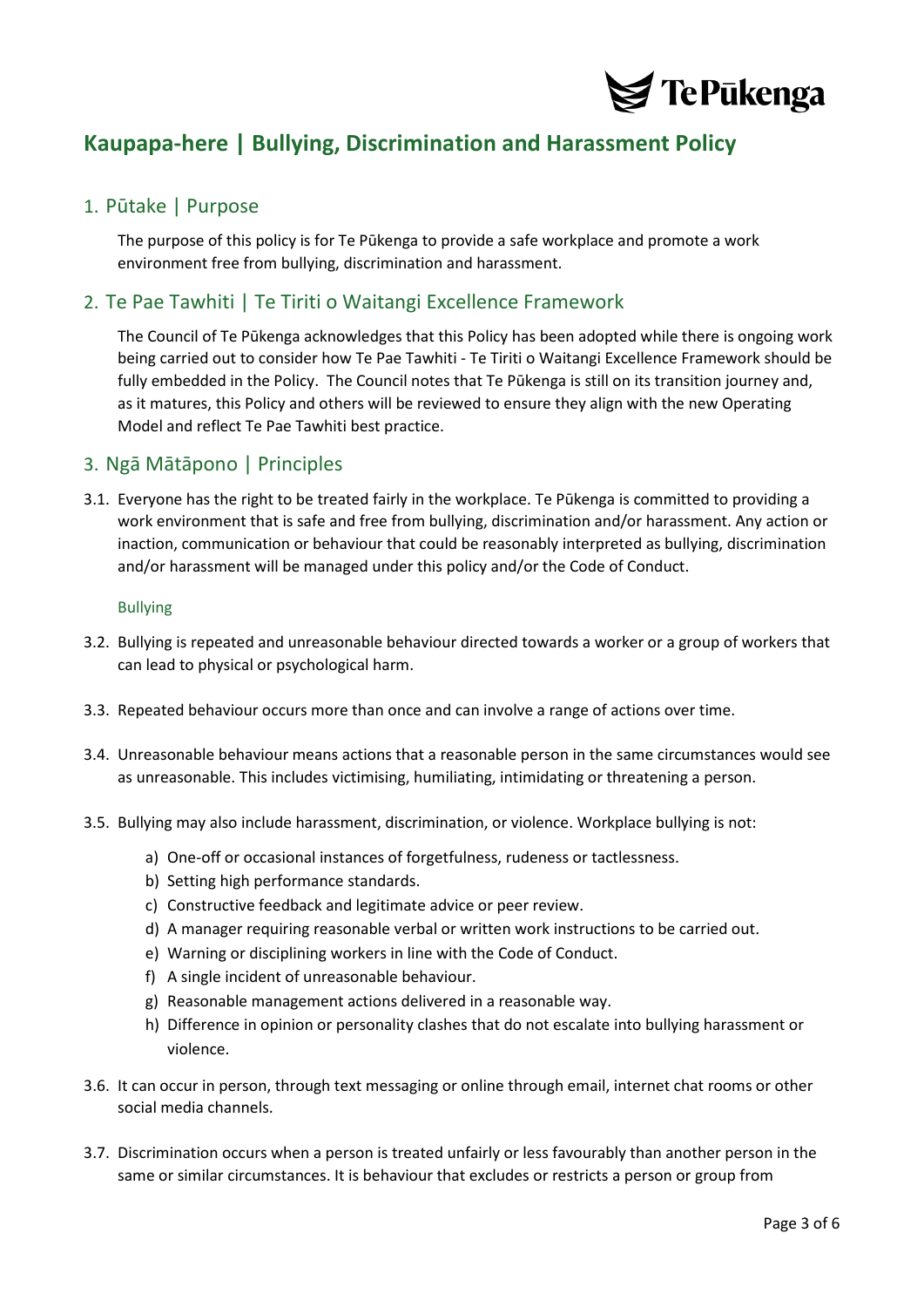

opportunities that are available to others. The Employment Relations Act 2000 and the Human Rights Act 1993 offer protection from discrimination on the grounds of sex or sexual orientation, marital status, religious belief, ethical belief, colour, race, ethnic or national origins, disability, age, political opinion, employment status, family status and sexual orientation.

#### <span id="page-3-0"></span>Harassment

- 3.8. Harassment is any unwanted or unjustified behaviour that is humiliating, offensive or intimidating to an employee and has a detrimental effect on their employment, job satisfaction or performance at work.
- 3.9. Harassment can be spoken, written, visual or physical acts.
- 3.10. Examples of harassment can include:
	- a) Hostile or offensive comments.
	- b) Preventing or hindering access to the workplace.
	- c) Persistent following, watching, loitering near or accosting an employee.
	- d) Giving offensive material to an employee or leaving it where it will be found by, given to, or brought to their attention.
	- e) Perpetrating and circulating persistent and malicious gossip about an employee.
	- f) Interfering with an employee's property.
- 3.11. Harassment can also be sexual sexual harassment is any unwelcome or offensive behaviour of a sexual nature that has a harmful effect on the employee's employment, job performance or job satisfaction, or a request (direct or indirect) which contains an implied or avert promise of preferential treatment or an implied threat of detrimental treatment. Behaviour does not need to be repeated to be sexual harassment.
- 3.12. Examples of sexual harassment include:
	- a) Offensive sexual remarks or jokes
	- b) Unwelcome touching, patting, or pinching
	- c) Regular hassling fora date
	- d) Being followed home
	- e) Sexually offensive images at work including screen savers of a sexual nature
	- f) Intrusive questions about your sex life.
- 3.13. Sexual harassment can happen at any time and can be spoken, written, visual or physical acts.
- 3.14. Harassment (including sexual harassment) is not:
	- a) Behaviour based on mutual attraction, including the development of relationships.
	- b) Occasional and appropriate comments on a person's appearance.
	- c) Appropriate performance management and feedback.

<span id="page-3-1"></span>Roles and Responsibilities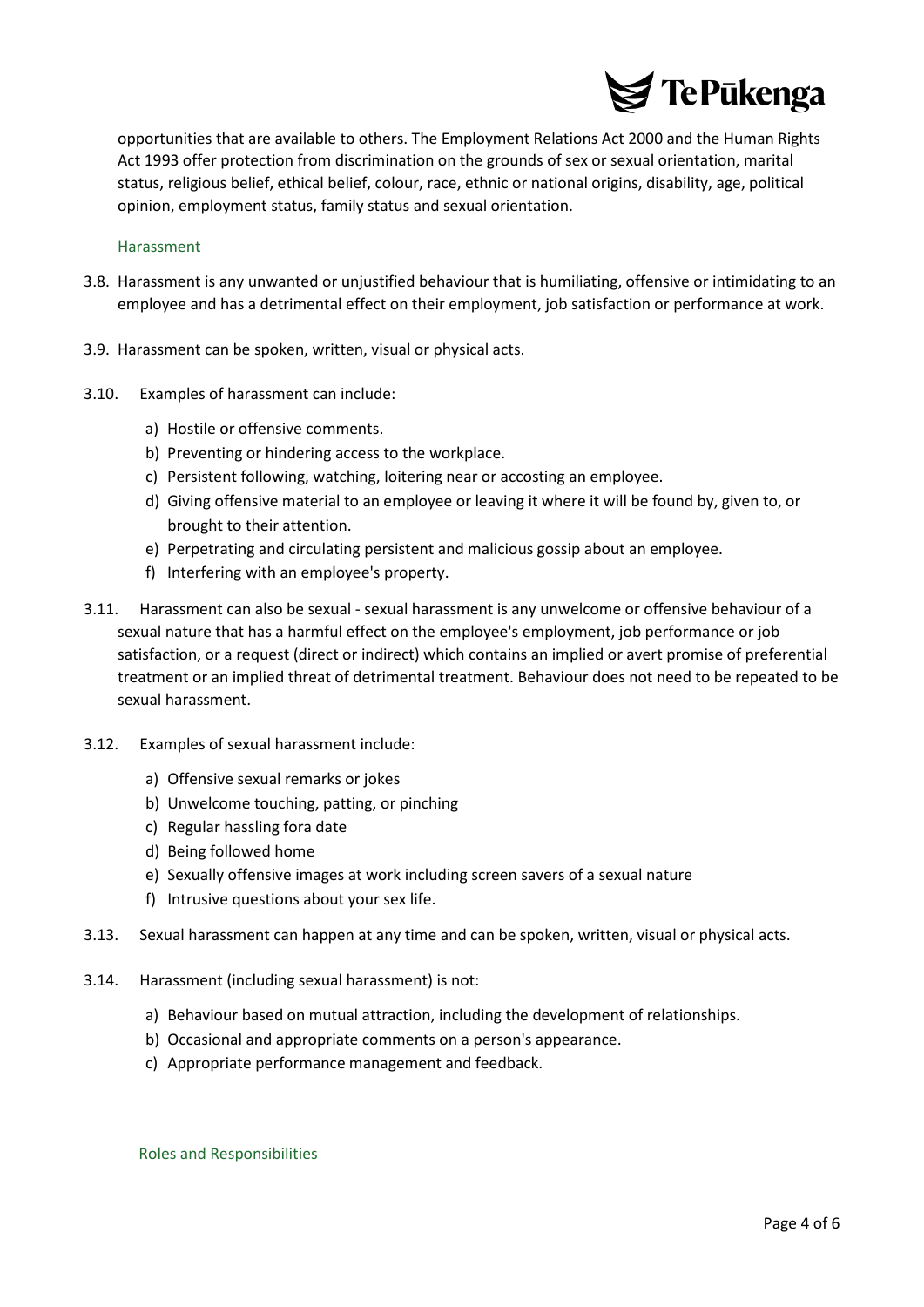

- 3.15. We are all responsible for ensuring we work in a safe and healthy workplace.
- 3.16. Managers must promote a working environment which is free from bullying, discrimination and/or harassment.
- 3.17. You must not engage in behaviour which is bullying, discrimination or harassment.

#### Process

- <span id="page-4-0"></span>3.18. If a complaint of bullying, discrimination or harassment is made, Te Pūkenga will act promptly to address the matter.
- 3.19. If you feel that you have experienced any form of bullying or harassment it is important that you raise your concerns as soon as possible after the behaviour of concern occurs. There are a number of ways you can deal with this.
- 3.20. Informally:
	- a) Talk to someone you trust (a manager or a colleague) about your concerns.
	- b) If you feel comfortable to do so, speak directly to the person whose behaviour is causing the problem
		- i) Focus on their behaviour-don't make it personal.
		- ii) Be as specific as possible and give examples of the behaviour that is causing you concern.
		- iii) Explain why the behaviour is unwelcome and ask for it to stop. Often the person may not know their behaviour is causing distress and will stop immediately once told.
		- iv) Be firm and confident- not aggressive or confrontational.
	- c) Speak to your manager. If appropriate, your manager may facilitate an informal meeting with you and the person whose behaviour is of concern to discuss the issue and agree a way forward.
	- d) If the person whose behaviour is causing you concern is your manager, you should discuss your concerns with their manager or a member of the People and Culture team.

#### 3.21. Formally:

- a) If you have tried to resolve the bullying or harassment informally and it has failed to stop, or if you feel the matter requires escalation, you should make a formal complaint to your manager (or your manager's manager), or to the People and Culture team.
- b) A formal complaint should be made in writing, outlining your specific concerns and who they are regarding. Where possible, you should outline dates of incidents and examples of actions/behaviours causing concern, whether anyone else witnessed the behaviour and provide any supporting information (e.g. documentation).
- c) On receipt of a formal complaint, a meeting will be arranged with an appropriate manager and/or member of the People & Culture team to discuss your concerns and determine next steps, which may include a full investigation into the allegations.